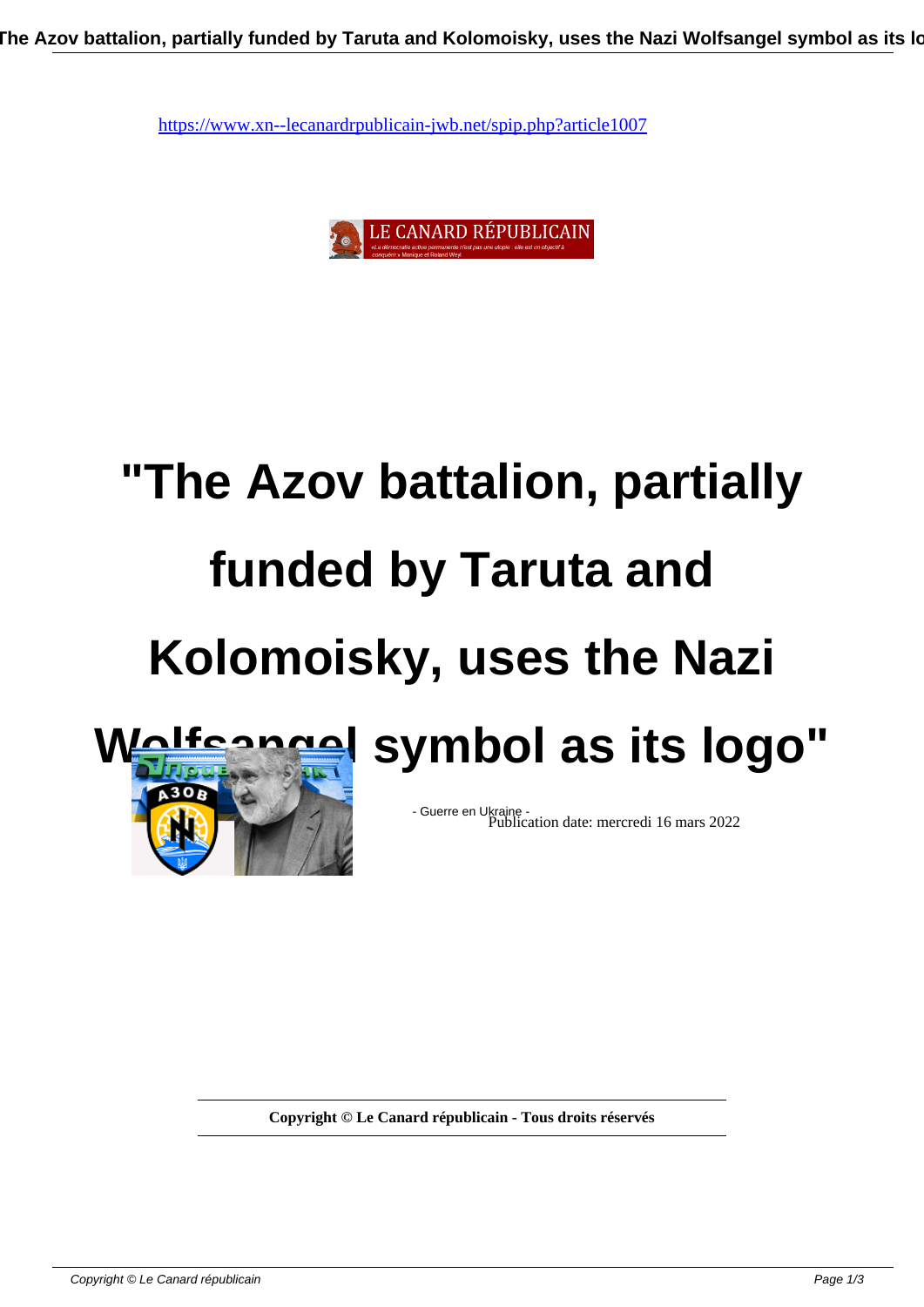« While the ceasefire agreement between the Ukrainian government and separatist rebels in the eastern part of the country seems largely to be holding, a recent showdown in Kiev between a Ukrainian oligarch and the government revealed one of the country's ongoing challenges : private military battalions that do not always operate under the central government's control.

In March, members of the private army backed by tycoon Ihor Kolomoisky showed up at the headquarters of the state-owned oil company, UkrTransNafta. The standoff occurred after Kiev fired the company's chief executive officer â€" an ally of Kolomoisky's. Kolomoisky said that he was trying to protect the company from an illegal takeover.

More than 30 of these private battalions, comprised mostly of volunteer soldiers, exist throughout Ukraine. Although all have been brought under the authority of the military or the National Guard, the post-Maidan government is still struggling to control them.

Ukraine's military is so weak that after the Russian Federation seized Crimea, Russian-sponsored separatists were able to take over large swathes of eastern Ukraine. Private battalions, funded partially by Ukrainian oligarchs, stepped into this vacuum and played a key role in stopping the separatists' advance.

Many of these paramilitary groups are accused of abusing the citizens they are charged with protecting. Amnesty International has reported that the Aidar battalion  $\hat{a}\in \mathbb{Z}$  also partially funded by Kolomoisky  $\hat{a}\in \mathbb{Z}$  committed war crimes, including illegal abductions, unlawful detention, robbery, extortion and even possible executions.

By supplying weapons to the battalions and in some cases paying recruits, Ukraine's richest men are defending their country  $\hat{\mathbf{a}} \in \mathbb{C}^n$  and also protecting their own economic interests. Many of the oligarchs amassed great wealth by using their political connections to purchase government assets at knockdown prices, siphon off profits from state-owned companies and bribe Ukrainian officials to win state contracts.

When the Maidan protesters overthrew former President Viktor Yanukovich, they demanded that the new government clamp down on the oligarchs' abuse of power. Instead, many became even more powerful : Kiev handed Kolomoisky and mining tycoon Serhiy Taruta governor posts in important eastern regions of Ukraine, for example.

Other pro-Kiev private battalions have starved civilians as a form of warfare, preventing aid convoys from reaching separatist-controlled areas of eastern Ukraine, according to the Amnesty report.

Some of Ukraine's private battalions have blackened the country's international reputation with their extremist views. The Azov battalion, partially funded by Taruta and Kolomoisky, uses the Nazi Wolfsangel symbol as its logo, and many of its members openly espouse neo-Nazi, anti-Semitic views. The battalion members have spoken about "bringing the war to Kiev," and said that Ukraine needs "a strong dictator to come to power who could shed plenty of blood but unite the nation in the process."

Ukraine's President Petro Poroshenko has made clear his intention to rein in Ukraine's volunteer warriors. Days after Kolomoisky's soldiers appeared at UkrTransNafta, he said that he would not tolerate oligarchs with "pocket armies" and then fired Kolomoisky from his perch as the governor of Dnipropetrovsk. » **Josh Cohen**

**Source :** reuters.com le 5 mai 2015.